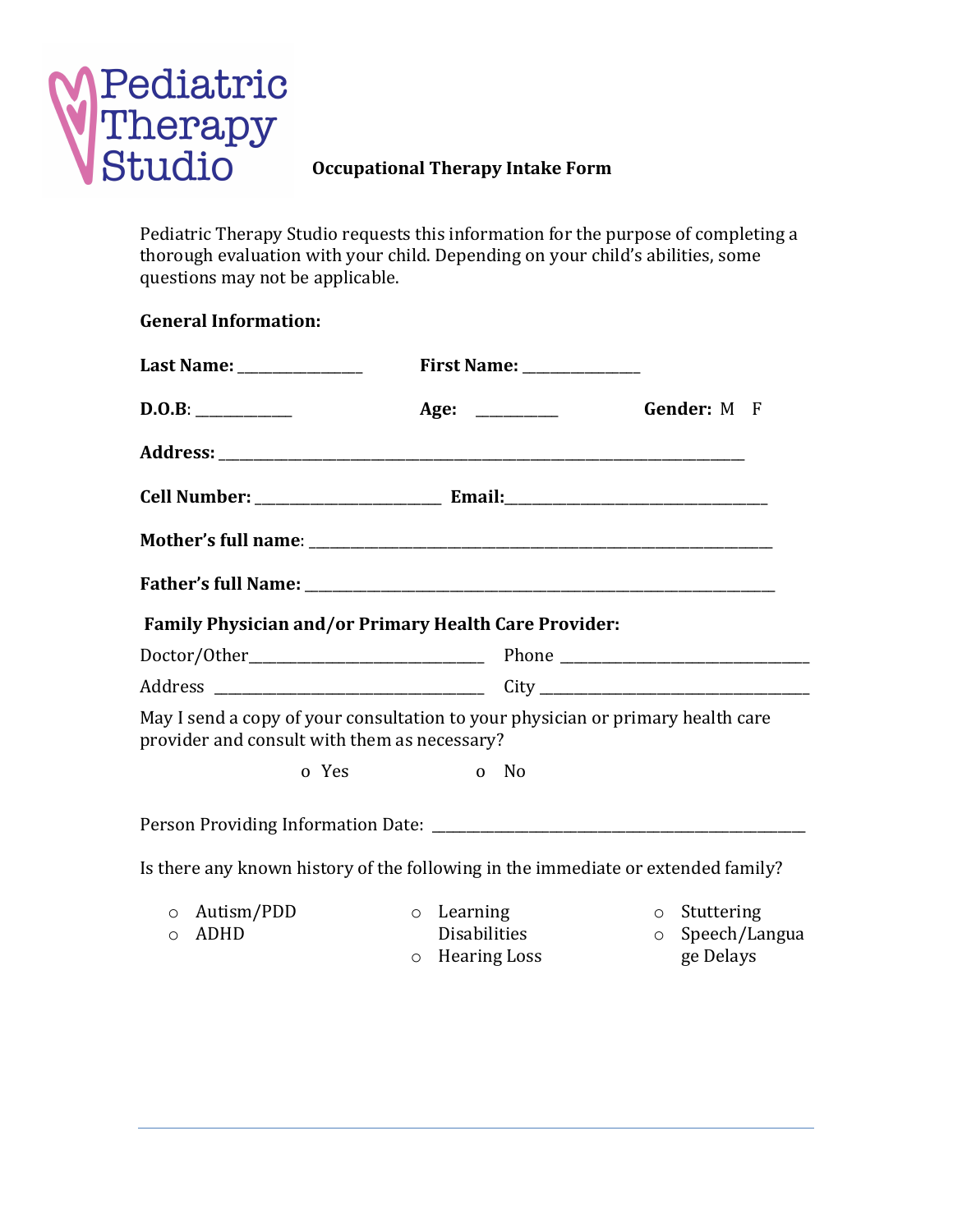#### **Evaluation & Therapy Services:**

Please list any previous occupational therapy evaluations completed and recommendations:

Please list any previous psychological/neuropsychological/psych-educational evaluations completed and recommendations:

#### **Concerns:**

1. When did you first have concerns about your child?

2. What made you concerned?

3. What strategies or techniques have you been trying independently?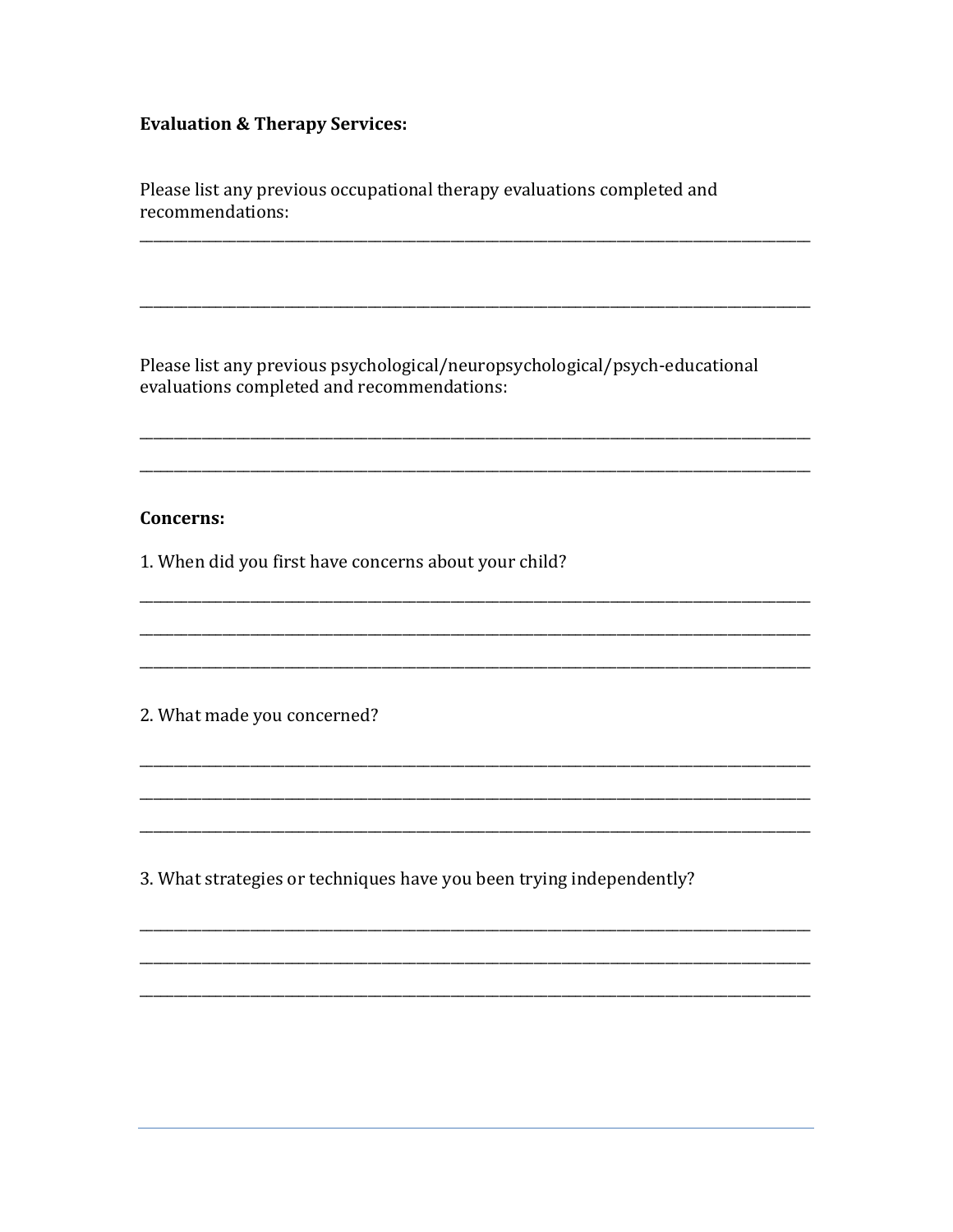4. What is your primary concern today?

5. What specific skills would you like your child to achieve in therapy?

## Pregnancy and birth history:

1. Were there any illnesses, injuries, bleeding, or other complications during your pregnancy?

2. Was your pregnancy full term? If not, please give gestational age.

- 3. Was labor and delivery normal?
- 4. What was your method of delivery (vaginal, breech, cesarean)? Were forceps or suction used?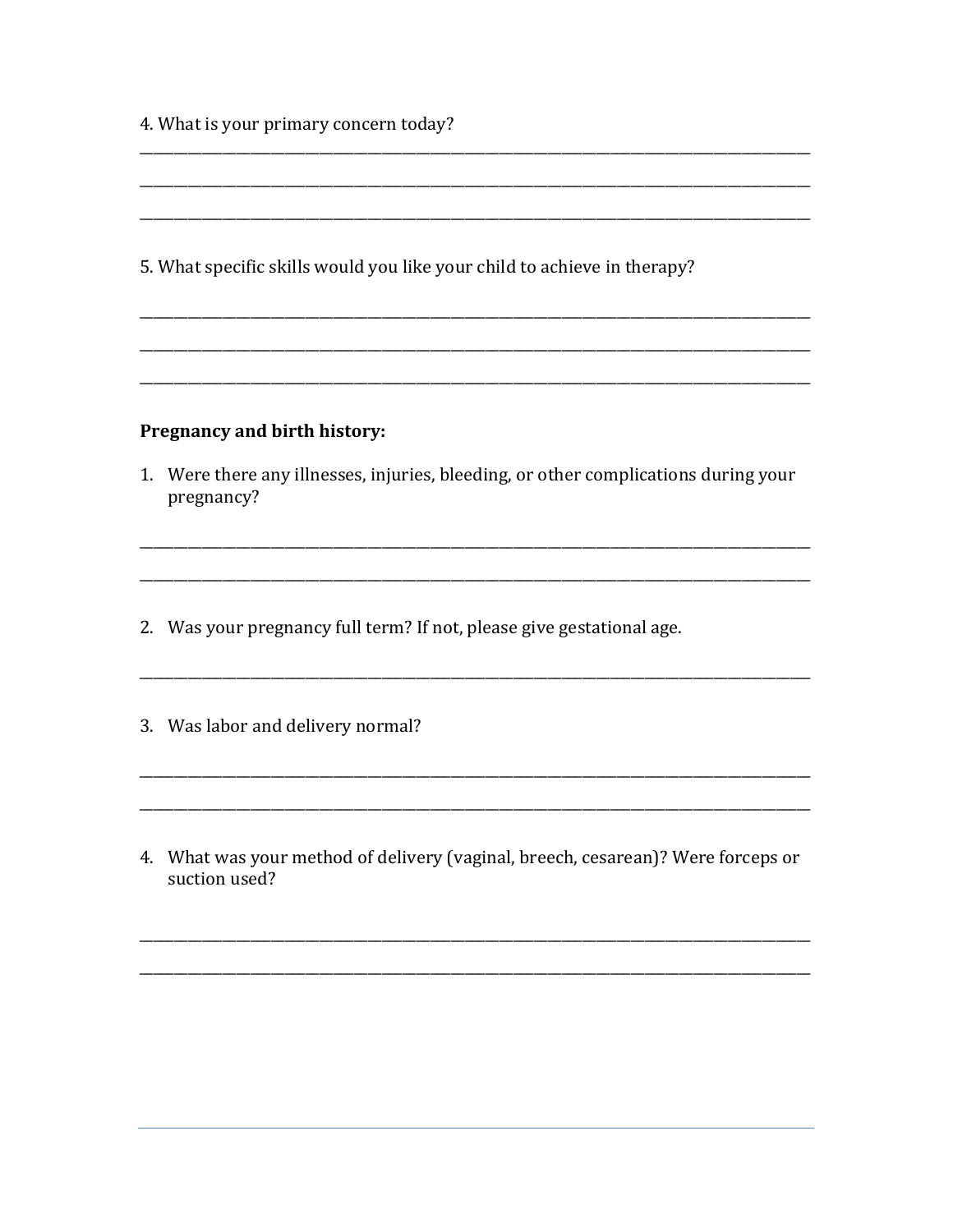5. Was oxygen or respiratory assistance required after birth? Yes / No (If yes, please explain)

\_\_\_\_\_\_\_\_\_\_\_\_\_\_\_\_\_\_\_\_\_\_\_\_\_\_\_\_\_\_\_\_\_\_\_\_\_\_\_\_\_\_\_\_\_\_\_\_\_\_\_\_\_\_\_\_\_\_\_\_\_\_\_\_\_\_\_\_\_\_\_\_\_\_\_\_\_\_\_\_\_\_\_\_\_\_\_\_\_\_\_\_\_\_\_\_\_

\_\_\_\_\_\_\_\_\_\_\_\_\_\_\_\_\_\_\_\_\_\_\_\_\_\_\_\_\_\_\_\_\_\_\_\_\_\_\_\_\_\_\_\_\_\_\_\_\_\_\_\_\_\_\_\_\_\_\_\_\_\_\_\_\_\_\_\_\_\_\_\_\_\_\_\_\_\_\_\_\_\_\_\_\_\_\_\_\_\_\_\_\_\_\_\_\_

\_\_\_\_\_\_\_\_\_\_\_\_\_\_\_\_\_\_\_\_\_\_\_\_\_\_\_\_\_\_\_\_\_\_\_\_\_\_\_\_\_\_\_\_\_\_\_\_\_\_\_\_\_\_\_\_\_\_\_\_\_\_\_\_\_\_\_\_\_\_\_\_\_\_\_\_\_\_\_\_\_\_\_\_\_\_\_\_\_\_\_\_\_\_\_\_\_

\_\_\_\_\_\_\_\_\_\_\_\_\_\_\_\_\_\_\_\_\_\_\_\_\_\_\_\_\_\_\_\_\_\_\_\_\_\_\_\_\_\_\_\_\_\_\_\_\_\_\_\_\_\_\_\_\_\_\_\_\_\_\_\_\_\_\_\_\_\_\_\_\_\_\_\_\_\_\_\_\_\_\_\_\_\_\_\_\_\_\_\_\_\_\_\_\_

\_\_\_\_\_\_\_\_\_\_\_\_\_\_\_\_\_\_\_\_\_\_\_\_\_\_\_\_\_\_\_\_\_\_\_\_\_\_\_\_\_\_\_\_\_\_\_\_\_\_\_\_\_\_\_\_\_\_\_\_\_\_\_\_\_\_\_\_\_\_\_\_\_\_\_\_\_\_\_\_\_\_\_\_\_\_\_\_\_\_\_\_\_\_\_\_\_

\_\_\_\_\_\_\_\_\_\_\_\_\_\_\_\_\_\_\_\_\_\_\_\_\_\_\_\_\_\_\_\_\_\_\_\_\_\_\_\_\_\_\_\_\_\_\_\_\_\_\_\_\_\_\_\_\_\_\_\_\_\_\_\_\_\_\_\_\_\_\_\_\_\_\_\_\_\_\_\_\_\_\_\_\_\_\_\_\_\_\_\_\_\_\_\_\_

\_\_\_\_\_\_\_\_\_\_\_\_\_\_\_\_\_\_\_\_\_\_\_\_\_\_\_\_\_\_\_\_\_\_\_\_\_\_\_\_\_\_\_\_\_\_\_\_\_\_\_\_\_\_\_\_\_\_\_\_\_\_\_\_\_\_\_\_\_\_\_\_\_\_\_\_\_\_\_\_\_\_\_\_\_\_\_\_\_\_\_\_\_\_\_\_\_

\_\_\_\_\_\_\_\_\_\_\_\_\_\_\_\_\_\_\_\_\_\_\_\_\_\_\_\_\_\_\_\_\_\_\_\_\_\_\_\_\_\_\_\_\_\_\_\_\_\_\_\_\_\_\_\_\_\_\_\_\_\_\_\_\_\_\_\_\_\_\_\_\_\_\_\_\_\_\_\_\_\_\_\_\_\_\_\_\_\_\_\_\_\_\_\_\_

6. Did you experience any complications with feeding? Yes / No (If yes, please explain) 

7. How was your child fed as an infant and until what age? Bottle / Breast Age:

8. Please list any concerns regarding your child's eating habits.

#### **Medical history:**

1. Has your child experienced any of the following? (Please check all that apply)

\_\_\_\_\_\_\_\_\_\_\_\_\_\_\_\_\_\_\_\_\_\_\_\_\_\_\_\_\_\_\_\_\_\_\_\_\_\_\_\_\_\_\_\_\_\_\_\_\_\_\_\_\_\_\_\_\_\_\_\_\_\_\_\_\_\_\_\_\_\_\_\_\_\_\_\_\_\_\_\_\_\_\_\_\_\_\_\_\_\_\_\_\_\_\_\_\_

\_\_\_\_\_\_\_\_\_\_\_\_\_\_\_\_\_\_\_\_\_\_\_\_\_\_\_\_\_\_\_\_\_\_\_\_\_\_\_\_\_\_\_\_\_\_\_\_\_\_\_\_\_\_\_\_\_\_\_\_\_\_\_\_\_\_\_\_\_\_\_\_\_\_\_\_\_\_\_\_\_\_\_\_\_\_\_\_\_\_\_\_\_\_\_\_\_

|          | 0 Chicken Pox |         | Cleft.       |
|----------|---------------|---------|--------------|
| $\Omega$ | Seizures      |         | Palate/Lip   |
| $\circ$  | Frequent ear  | $\circ$ | Gastroesopha |
|          | infections or |         | geal Reflux  |
|          | fluid in the  | $\circ$ | PE Tubes (If |
|          | ears          |         | so, when?)   |
|          |               |         |              |

o Vision Problems  $\circ$  Feeding Tube  $($ If so, when? $)$  $/$ 

2. Is your child currently taking any medications? (If yes, please list)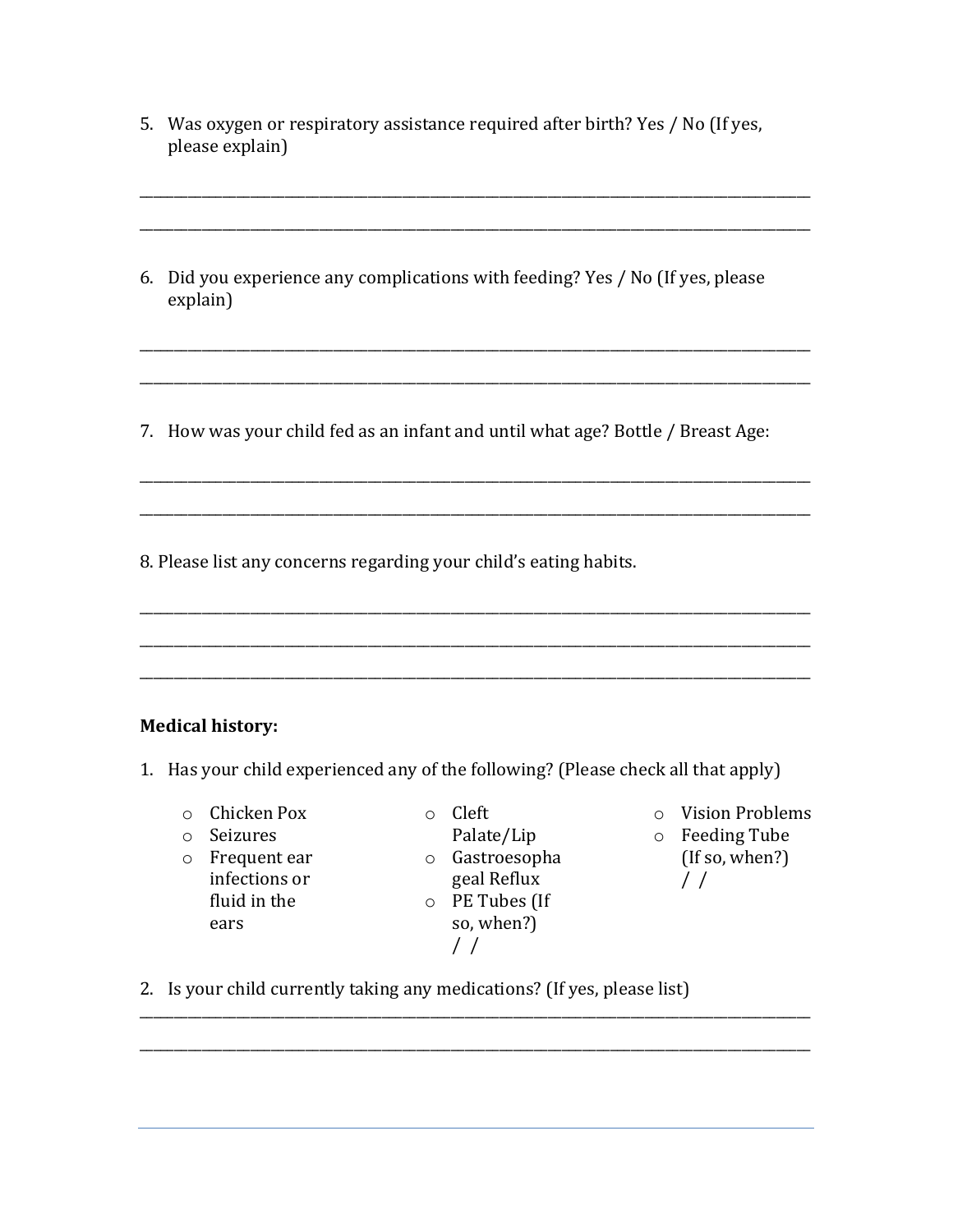- 3. Does your child have any known food allergies? (If yes, please list)
- 4. Has your child's hearing been evaluated recently? (If yes, when, by whom and what were the results?)

\_\_\_\_\_\_\_\_\_\_\_\_\_\_\_\_\_\_\_\_\_\_\_\_\_\_\_\_\_\_\_\_\_\_\_\_\_\_\_\_\_\_\_\_\_\_\_\_\_\_\_\_\_\_\_\_\_\_\_\_\_\_\_\_\_\_\_\_\_\_\_\_\_\_\_\_\_\_\_\_\_\_\_\_\_\_\_\_\_\_\_\_\_\_\_\_\_

\_\_\_\_\_\_\_\_\_\_\_\_\_\_\_\_\_\_\_\_\_\_\_\_\_\_\_\_\_\_\_\_\_\_\_\_\_\_\_\_\_\_\_\_\_\_\_\_\_\_\_\_\_\_\_\_\_\_\_\_\_\_\_\_\_\_\_\_\_\_\_\_\_\_\_\_\_\_\_\_\_\_\_\_\_\_\_\_\_\_\_\_\_\_\_\_\_

\_\_\_\_\_\_\_\_\_\_\_\_\_\_\_\_\_\_\_\_\_\_\_\_\_\_\_\_\_\_\_\_\_\_\_\_\_\_\_\_\_\_\_\_\_\_\_\_\_\_\_\_\_\_\_\_\_\_\_\_\_\_\_\_\_\_\_\_\_\_\_\_\_\_\_\_\_\_\_\_\_\_\_\_\_\_\_\_\_\_\_\_\_\_\_\_\_

\_\_\_\_\_\_\_\_\_\_\_\_\_\_\_\_\_\_\_\_\_\_\_\_\_\_\_\_\_\_\_\_\_\_\_\_\_\_\_\_\_\_\_\_\_\_\_\_\_\_\_\_\_\_\_\_\_\_\_\_\_\_\_\_\_\_\_\_\_\_\_\_\_\_\_\_\_\_\_\_\_\_\_\_\_\_\_\_\_\_\_\_\_\_\_\_\_

5. Are there any other precautions we should know about that are not described above?

\_\_\_\_\_\_\_\_\_\_\_\_\_\_\_\_\_\_\_\_\_\_\_\_\_\_\_\_\_\_\_\_\_\_\_\_\_\_\_\_\_\_\_\_\_\_\_\_\_\_\_\_\_\_\_\_\_\_\_\_\_\_\_\_\_\_\_\_\_\_\_\_\_\_\_\_\_\_\_\_\_\_\_\_\_\_\_\_\_\_\_\_\_\_\_\_\_

\_\_\_\_\_\_\_\_\_\_\_\_\_\_\_\_\_\_\_\_\_\_\_\_\_\_\_\_\_\_\_\_\_\_\_\_\_\_\_\_\_\_\_\_\_\_\_\_\_\_\_\_\_\_\_\_\_\_\_\_\_\_\_\_\_\_\_\_\_\_\_\_\_\_\_\_\_\_\_\_\_\_\_\_\_\_\_\_\_\_\_\_\_\_\_\_\_

\_\_\_\_\_\_\_\_\_\_\_\_\_\_\_\_\_\_\_\_\_\_\_\_\_\_\_\_\_\_\_\_\_\_\_\_\_\_\_\_\_\_\_\_\_\_\_\_\_\_\_\_\_\_\_\_\_\_\_\_\_\_\_\_\_\_\_\_\_\_\_\_\_\_\_\_\_\_\_\_\_\_\_\_\_\_\_\_\_\_\_\_\_\_\_\_\_

\_\_\_\_\_\_\_\_\_\_\_\_\_\_\_\_\_\_\_\_\_\_\_\_\_\_\_\_\_\_\_\_\_\_\_\_\_\_\_\_\_\_\_\_\_\_\_\_\_\_\_\_\_\_\_\_\_\_\_\_\_\_\_\_\_\_\_\_\_\_\_\_\_\_\_\_\_\_\_\_\_\_\_\_\_\_\_\_\_\_\_\_\_\_\_\_\_

### **Developmental History:**

#### **Feeding:**

Does your child have any feeding difficulty with the following:

- o Poor suck
- $\circ$  Difficulty swallowing
- $\circ$  Difficulty chewing
- $\circ$  Gag/choke often
- $\circ$  Finger feeding
- o Spoon use
- $\circ$  Required a feeding tube
- o Reflux/vomiting

Is your child a picky eater?  $Y / N$ Does your child dislike particular textures of food?  $Y / N$ 

List any other feeding concerns: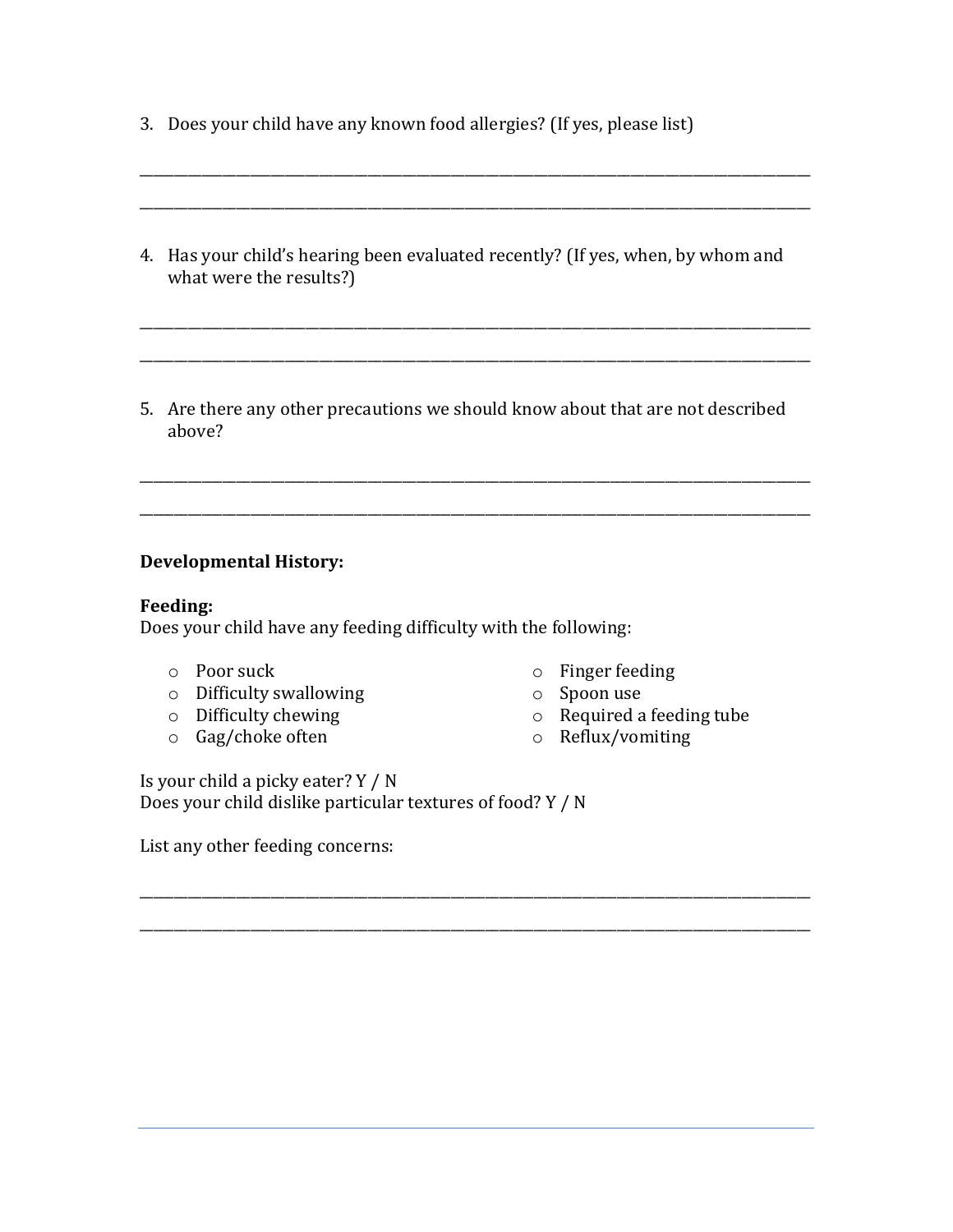#### **Developmental History:**

Fill in the blanks to describe your child to the best of your ability:

Sat at months/years Crawled at \_\_months/years Stood at \_\_months/years Walked at \_\_months/years Ran at months/ years Talked at \_\_months/ years Dressed at \_\_months/ years Toilet trained at months/ years Fed self \_\_months/years \_\_Was not placed on belly as an infant \_\_Was placed on belly as an infant \_\_\_Enjoyed belly time as an infant \_\_\_Did not tolerate belly time as an infant \_\_\_Is athletic/ plays sports \_\_\_Is good negotiating playground equipment \_Met all motor milestones on time \_\_Is good with his/her hands (fine motor skills) \_\_\_Was/is developmentally delayed \_\_\_

Was late to

Is clumsy Avoids climbing, swinging, sliding

Please list any motor development concerns you have (i.e. gross motor, fine motor, oral motor, motor planning, fear of movement, fear of heights, etc...):

\_\_\_\_\_\_\_\_\_\_\_\_\_\_\_\_\_\_\_\_\_\_\_\_\_\_\_\_\_\_\_\_\_\_\_\_\_\_\_\_\_\_\_\_\_\_\_\_\_\_\_\_\_\_\_\_\_\_\_\_\_\_\_\_\_\_\_\_\_\_\_\_\_\_\_\_\_\_\_\_\_\_\_\_\_\_\_\_\_\_\_\_\_\_\_\_\_

\_\_\_\_\_\_\_\_\_\_\_\_\_\_\_\_\_\_\_\_\_\_\_\_\_\_\_\_\_\_\_\_\_\_\_\_\_\_\_\_\_\_\_\_\_\_\_\_\_\_\_\_\_\_\_\_\_\_\_\_\_\_\_\_\_\_\_\_\_\_\_\_\_\_\_\_\_\_\_\_\_\_\_\_\_\_\_\_\_\_\_\_\_\_\_\_\_

\_\_\_\_\_\_\_\_\_\_\_\_\_\_\_\_\_\_\_\_\_\_\_\_\_\_\_\_\_\_\_\_\_\_\_\_\_\_\_\_\_\_\_\_\_\_\_\_\_\_\_\_\_\_\_\_\_\_\_\_\_\_\_\_\_\_\_\_\_\_\_\_\_\_\_\_\_\_\_\_\_\_\_\_\_\_\_\_\_\_\_\_\_\_\_\_\_

### **Hearing/Vision:**

Has your child ever had a vision test? Y  $/ N$  Does your child wear glasses? Y  $/ N$ If yes, last date performed

\_\_\_\_\_\_\_\_\_\_\_\_\_\_\_\_\_\_\_\_\_\_\_\_\_\_\_\_\_\_\_\_\_\_\_\_\_\_\_\_\_\_\_\_\_\_\_\_\_\_\_\_\_\_\_\_\_\_\_\_\_\_\_\_\_\_\_\_\_\_\_\_\_\_\_\_\_\_\_\_\_\_\_\_\_

\_\_\_\_\_\_\_\_\_\_\_\_\_\_\_\_\_\_\_\_\_\_\_\_\_\_\_\_\_\_\_\_\_\_\_\_\_\_\_\_\_\_\_\_\_\_\_\_\_\_\_\_\_\_\_\_\_\_\_\_\_\_\_\_\_\_\_\_\_\_\_\_\_\_\_\_\_\_\_\_\_\_\_\_\_

Results:

| Has your child ever had a Hearing test? Y / N If yes, last date |  |
|-----------------------------------------------------------------|--|
| performed_                                                      |  |

Results: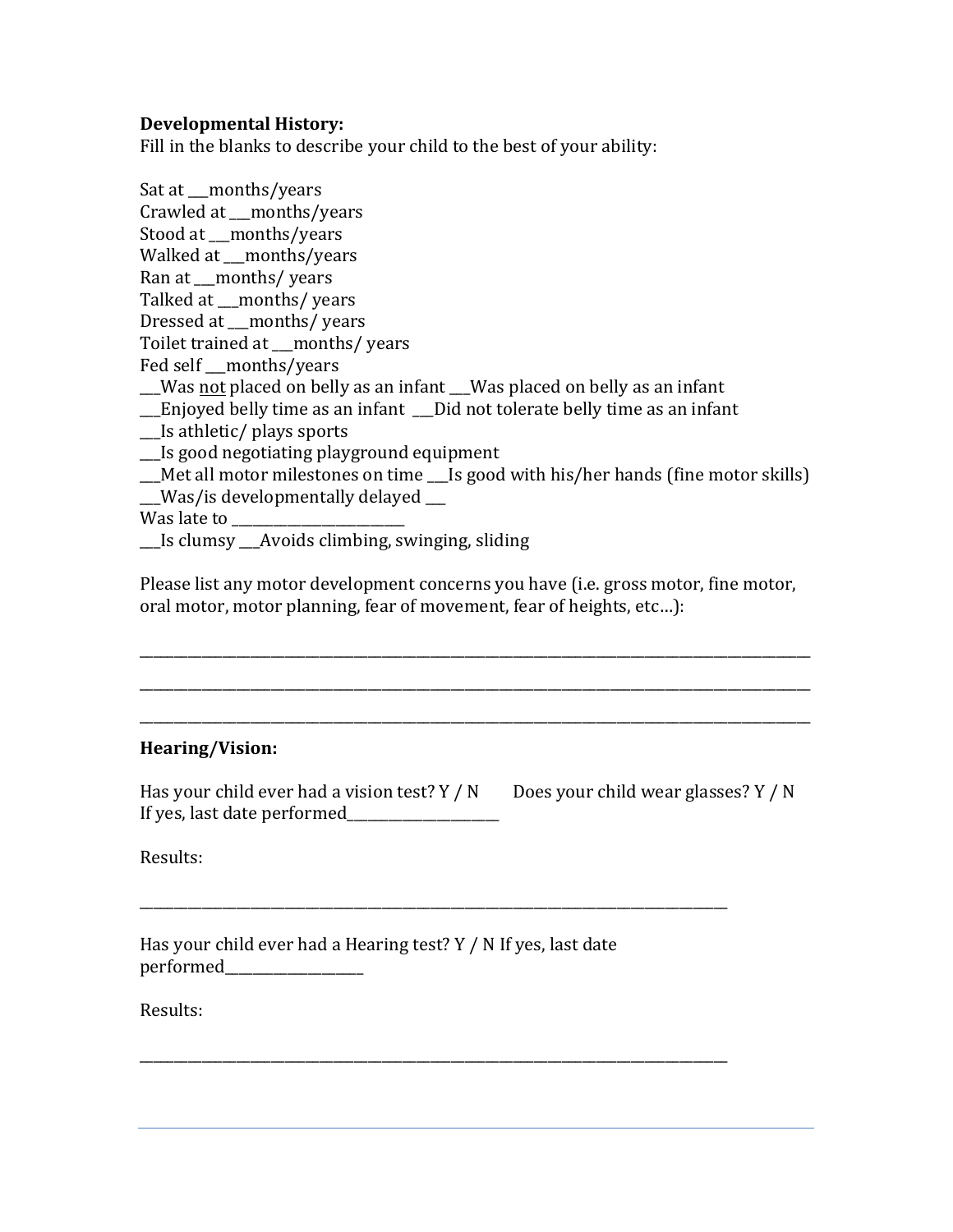Does your child wear a hearing aide?  $Y / N$ If yes, please indicate Left\_\_\_\_\_\_\_ Right\_\_\_\_\_\_\_

## **Sensory History:**

Do your child's hands, feet, and or tummy seem overly sensitive to touch?  $Y / N$ 

Does your child seem distractible or overactive?  $Y / N$ 

| Does your child tolerate tooth brushing?                                       | Yes        | N <sub>o</sub> |  |  |
|--------------------------------------------------------------------------------|------------|----------------|--|--|
| Does your child hesitate on uneven surfaces?                                   | <b>Yes</b> | N <sub>o</sub> |  |  |
| Does your child have difficulty positioning him/her in a chair?                | Yes        | No             |  |  |
| Does your child push/bump into other children?                                 | Yes        | N <sub>o</sub> |  |  |
| Does your child seem generally weak?                                           | <b>Yes</b> | N <sub>0</sub> |  |  |
| Does your child have difficulty judging the height/depth of stairs?            | Yes        | No             |  |  |
| Does your child walk/go down stairs heavily (stomping feet)?                   | <b>Yes</b> | No             |  |  |
| Does your child have difficulty participating in group sports?                 | Yes        | No             |  |  |
| Does your child have a fear of using playground equipment?                     | <b>Yes</b> | N <sub>o</sub> |  |  |
| Does your child have difficulty catching him/her when falling?                 | <b>Yes</b> | N <sub>o</sub> |  |  |
| Does your child not hear certain sounds?                                       | <b>Yes</b> | N <sub>0</sub> |  |  |
| Does your child respond negatively to certain sounds?                          | <b>Yes</b> | No             |  |  |
| Does your child seem to be a picky eater?                                      | <b>Yes</b> | N <sub>o</sub> |  |  |
| Does your child seem to always seek activities with pushing, pulling, jumping? |            |                |  |  |
|                                                                                | Yes        | No.            |  |  |
| Does your child demand only to wear certain clothes all the time?              | <b>Yes</b> | No             |  |  |
| Does your child avoid getting hands messy?                                     | <b>Yes</b> | No             |  |  |
| Does you child get bothered by face washing, hair brushing?                    | <b>Yes</b> | No.            |  |  |
| Does your child spin, rock or hit self when distressed?                        | <b>Yes</b> | N <sub>0</sub> |  |  |
| Does your child have difficulty keeping eyes on task/activity?                 | Yes        | No             |  |  |
|                                                                                |            |                |  |  |

### **Emotional:**

| Yes                                                                              | N <sub>0</sub> |  |  |  |
|----------------------------------------------------------------------------------|----------------|--|--|--|
| Yes                                                                              | N <sub>0</sub> |  |  |  |
| <b>Yes</b>                                                                       | N <sub>0</sub> |  |  |  |
|                                                                                  |                |  |  |  |
| Does your child have variable and quickly changing moods; prone to outbursts and |                |  |  |  |
| <b>Yes</b>                                                                       | N٥             |  |  |  |
| Does your child prefer to play on the outside, away from groups, or just be an   |                |  |  |  |
|                                                                                  |                |  |  |  |
| <b>Yes</b>                                                                       | No             |  |  |  |
| <b>Yes</b>                                                                       | N <sub>0</sub> |  |  |  |
|                                                                                  |                |  |  |  |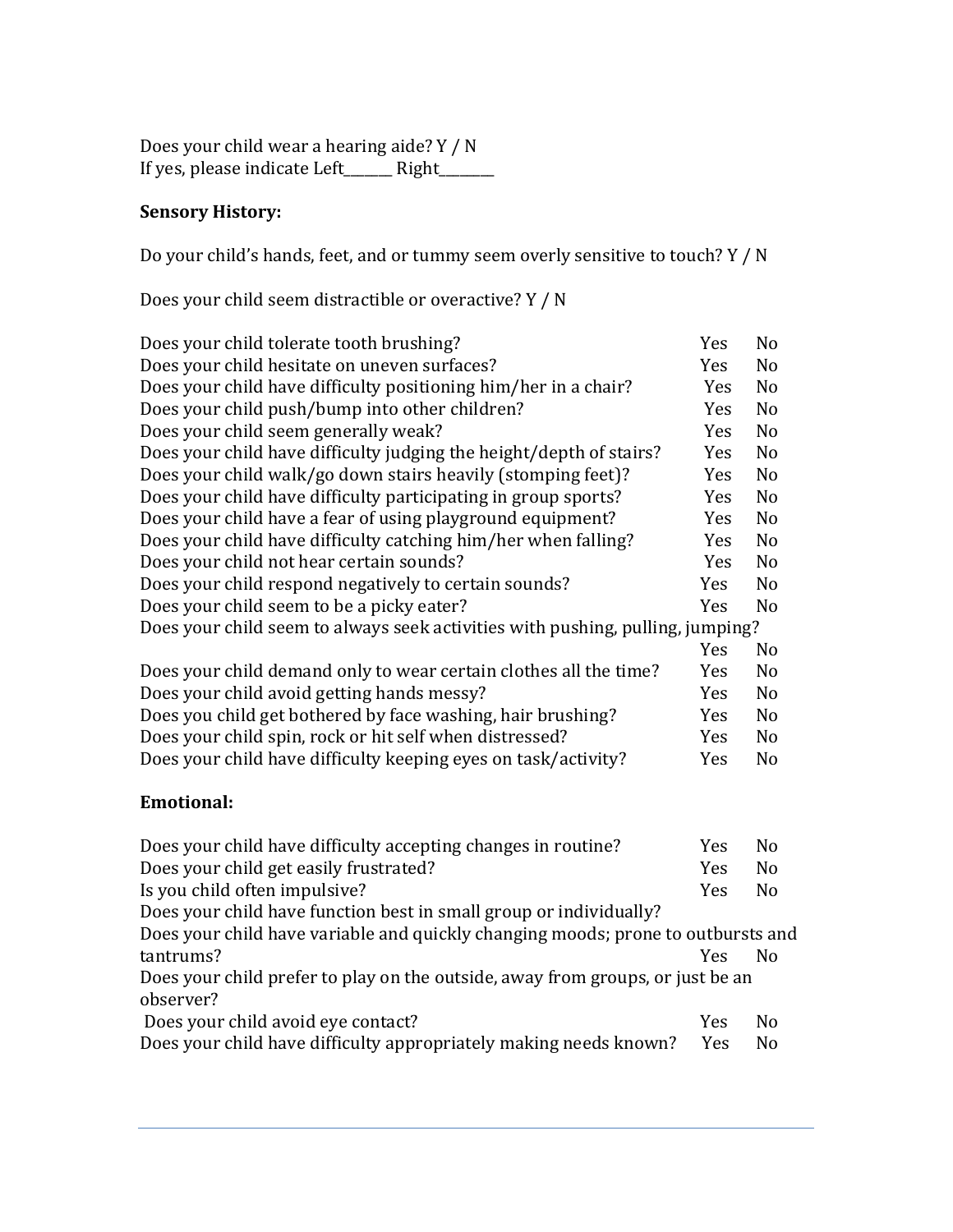## Play:

Does your child have difficulty with imitative play (over  $10$  months)? Yes No Does your child wander aimlessly without purposeful play or exploration (over 15 months)? Yes No Does your child need adult guidance to play, difficulty playing independently (over 18 months)? Yes No Does your child participate in repetitive play for hours; i.e., lining up toys cars, blocks, watching one movie over and over etc.? Yes No

## **Self-Regulation:**

| Does your child have excessive irritability, fussiness or colic?                            | Yes No |  |
|---------------------------------------------------------------------------------------------|--------|--|
| Does your child calm or soothe self through comfort object?                                 | Yes No |  |
| Does your child wake up distressed?                                                         | Yes No |  |
| Does your child require excessive help from caregiver to fall asleep; <i>i.e.</i> , rubbing |        |  |
| back or head, rocking, long walks, or car rides?                                            | Yes No |  |

Please list any Behavioral Issues

\_\_\_\_\_\_\_\_\_\_\_\_\_\_\_\_\_\_\_\_\_\_\_\_\_\_\_\_\_\_\_\_\_\_\_\_\_\_\_\_\_\_\_\_\_\_\_\_\_\_\_\_\_\_\_\_\_\_\_\_\_\_\_\_\_\_\_\_\_\_\_\_\_\_\_\_\_\_\_\_\_\_\_\_\_\_\_\_\_\_\_\_\_\_\_\_\_

Are their any Behavioral strategies being used?

## **Language Skills:**

What is your child's primary mode of communication (gestures, signing, single words, short phrases, sentences, augmentative device, picture exchange)?

\_\_\_\_\_\_\_\_\_\_\_\_\_\_\_\_\_\_\_\_\_\_\_\_\_\_\_\_\_\_\_\_\_\_\_\_\_\_\_\_\_\_\_\_\_\_\_\_\_\_\_\_\_\_\_\_\_\_\_\_\_\_\_\_\_\_\_\_\_\_\_\_\_\_\_\_\_\_\_\_\_\_\_\_\_\_\_\_\_\_\_\_\_\_\_\_\_

\_\_\_\_\_\_\_\_\_\_\_\_\_\_\_\_\_\_\_\_\_\_\_\_\_\_\_\_\_\_\_\_\_\_\_\_\_\_\_\_\_\_\_\_\_\_\_\_\_\_\_\_\_\_\_\_\_\_\_\_\_\_\_\_\_\_\_\_\_\_\_\_\_\_\_\_\_\_\_\_\_\_\_\_\_\_\_\_\_\_\_\_\_\_\_\_\_

1. If your child is talking, please indicate at what age your child began to:

 \_\_\_\_\_\_ Babble \_\_\_\_\_\_\_ First Word \_\_\_\_\_ 2-3 word phrases \_\_\_\_\_\_\_\_\_\_Use language as primary mode of communication

2. Please give an estimate of how many words are in your child's vocabulary.

Receptive (words understood):

 Expressive (words spoken): \_\_\_\_\_\_\_\_\_\_\_\_\_\_\_\_\_\_\_\_\_\_\_\_\_\_\_